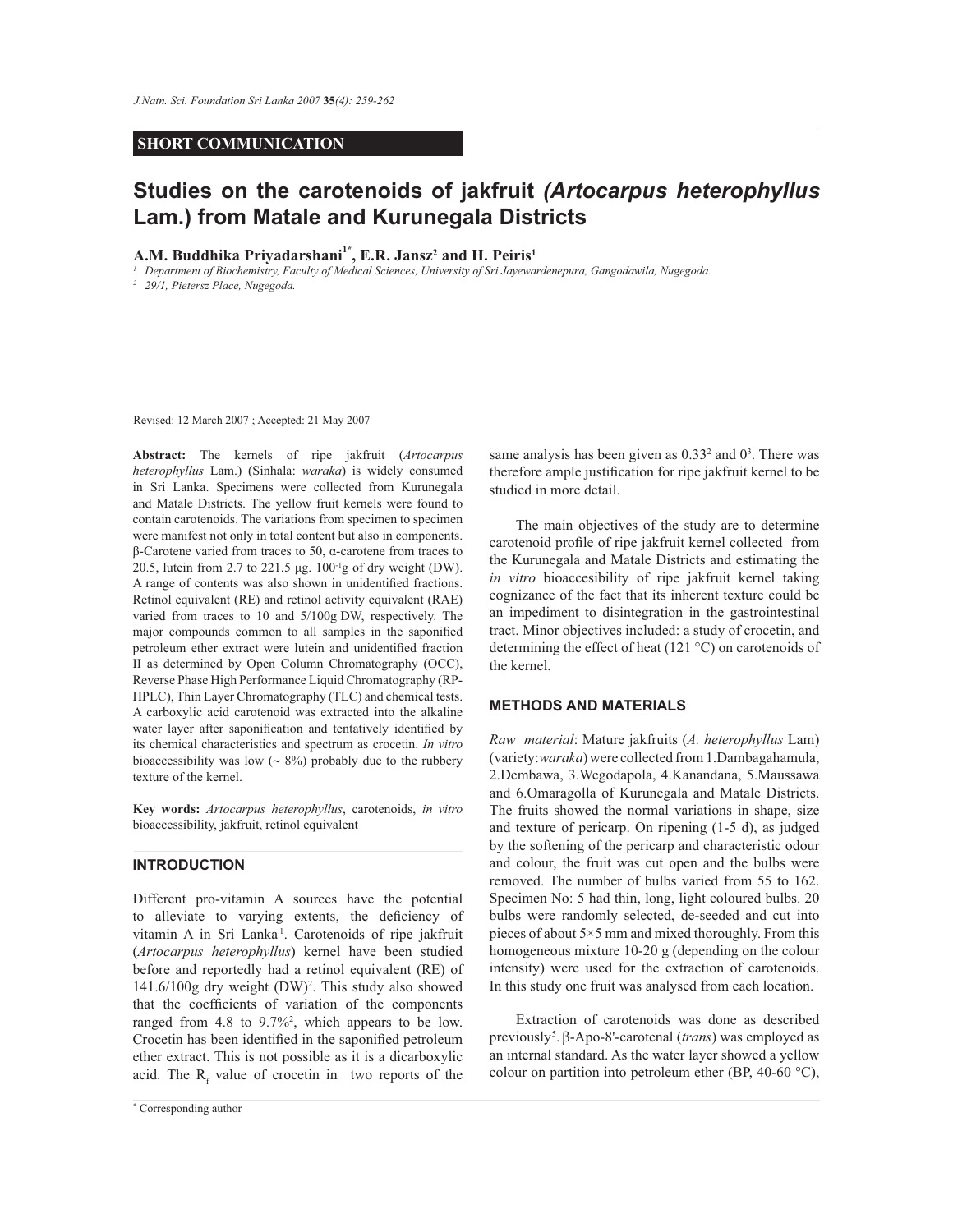this step was repeated with increased concentration of diethyl ether (10%). The extract was saponified using 10% methanolic KOH<sup>4</sup> because fatty acid esters of carotenoids were present as indicated by Open Column Chromatography (OCC) and High Performance Liquid Chromatography (HPLC) of the unsaponified sample. The sample was concentrated by nitrogen flushing and subject to OCC. The alkaline water extract of the saponification washing was used for isolation of crocetin. OCC, identification and HPLC were carried out as previously described<sup>5</sup>.

*In-vitro bioaccessibility*: This was carried out as described previously <sup>6</sup> with specimen No:1 (given in Table 1). Jakfruit kernel was cut up into pieces of 9×9 mm (as determined by a panel masticating jakfruit) and pounded to mimic action by teeth. In a further procedure each member of the panel masticated and re-gurgitated a jakfruit kernel for *in vitro* bioaccessibility studies.

*Isolation and methylation of crocetin*: The water extract from saponification was adjusted to pH 2 and extracted with petroleum ether. The spectrum of the extract was scanned with a double beam spectrophotometer. As the extract appeared to be impure with ultraviolet absorbing impurities, it was subjected to OCC and TLC as in the case of petroleum ether extract. The crocetin in methanol was dried with anhydrous  $\text{Na}_2\text{SO}_4$  for 24 h and two drops of concentrated  $H_2SO_4$  was added and kept at room temperature  $(27 \text{ °C})$  for 24 h. TLC was carried out using the solvent system mentioned above. Procedures for carotenoid extraction and identification were carried out in dim light and away from oxygen (except TLC). Storage was done under nitrogen at -20 °C. Solvent evaporation was done by nitrogen flushing.

*Effect of autoclaving*: Jakfruit kernel (specimen No:1 which contained the highest pro-vitamin A carotenoid content) was autoclaved (STURDY SA – 232) in a sealed container for 20min at 1.3 kg/cm<sup>2</sup> (121°C). Extraction and HPLC analysis were carried out as described previously.

*Retinol equivalent (RE) and retinol activity equivalent (RAE)*: RE was calculated according to the conversion factors; 6 μg of β-carotene and 12 μg of α-carotene to give 1μg of retinol (1 RE)<sup>7</sup> and RAE was calculated according to the conversion factors; 12 μg of β-carotene and 24 μg of  $\alpha$ -carotene to give 1µg of retinol (1 RAE)<sup>8</sup>.

*Determination of moisture content*: Moisture determination was done by freeze-drying (1g) in triplicate to constant weight.

# **RESULTS**

## **Carotenoid composition and retinol equivalent**

The carotenoids identified from ripe jakfruit kernels were β-carotene, α-carotene, lutein, α-zeacarotene, unidentified I (*trans* form), II (*cis* and *trans* forms), III (*cis* form) and IV (*trans* form). In most specimens lutein was the main contributor to the total carotenoid content. Among the unidentified carotenoids, all were epoxy carotenoids except for unidentified fraction I and according to chromatographic properties they were polar carotenoids. α-Zeacarotene was detected from OCC but as its concentration was very low it was not detected by HPLC at 450 nm ( $\lambda_{\text{max}}$  of α-zeacarotene is 421 nm). All the carotenoids showed a marked variation in their content from specimen to specimen. Unidentified fractions III and IV were found only in specimen No: 5 and 6 relatively in large amounts. Table 1 shows the vast variation in content, profile, RE and RAE.

#### *In vitro* **bioaccessibility**

*In vitro* bioaccesssibility is very low (8%). On inclusion of *in vivo* mastication prior to the *in vitro* digestion, bioaccessibility ranged from 12% to 18%. This may be due to differences in the mastication process among individuals and therefore has to be repeated using a large number of individuals.

# **Effect of heat**

On autoclaving, the carotenoid content decreased to trace amounts with some changes to the carotenoid profile. Extensive splitting of the β-carotene peak indicated considerable isomerisation. After autoclaving a new unidentified carotenoid was released into the water medium. Characteristics of this carotenoid were as follows;  $\lambda_{\text{max}} = 420, 440 \text{ and } 468, \text{ di-epoxy},$  *trans* with the  $R_f$  values of 0.21 on an activated TLC plate.

# **Crocetin**

As crocetin is a dicarboxylic acid it is expected in the water layer after saponification with methanolic KOH. After acidification to pH 2, the yellow coloured extact gave a spectrum with petroleum ether at 398, 420 and 442 nm (λ<sub>max</sub> for all *trans* form 400, 422, 450 nm in petroleum ether)<sup>4</sup> with spectral fine structure of 50 and  $R_f$  value of 0.09 on an activated TLC plate. On attempted methylation with  $H_2SO_4$  the yellow colour was lost as  $H_2SO_4$  reacts with double bonds conjugated to (COOH) carbonyl groups and the solution was colourless and no carotenoid peaks were observed in the *uv/vis* spectrum.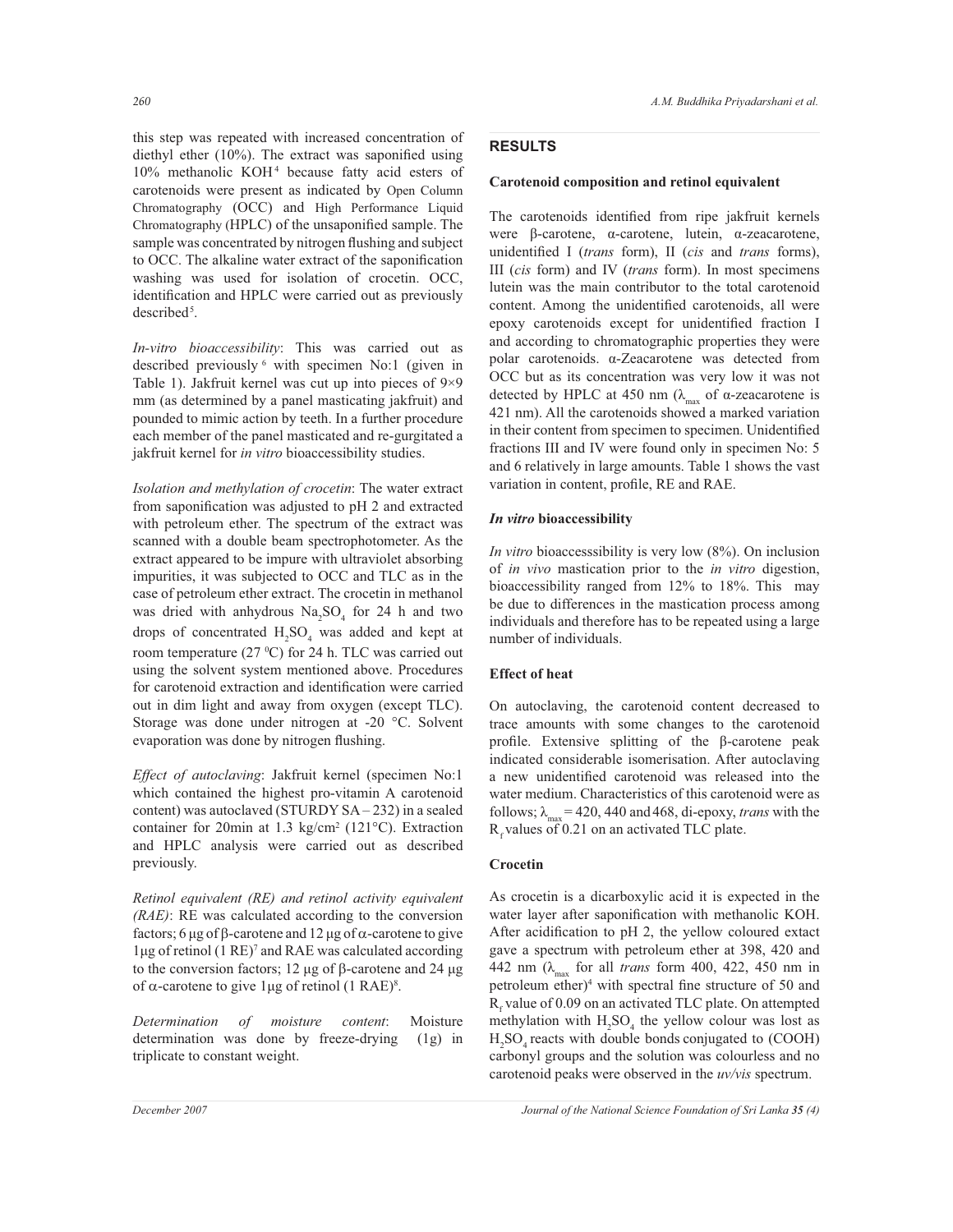| Carotenoid                              | Specimen number |                 |           |                          |                  |                        |
|-----------------------------------------|-----------------|-----------------|-----------|--------------------------|------------------|------------------------|
| $(\mu$ g.100g <sup>-1</sup> Dry weight) | 1               | 2               | 3         | 4                        | 5                | 6                      |
|                                         |                 |                 |           |                          |                  |                        |
| $\beta$ -Carotene                       | 50.0            | 43.6            | 48.0      | 22.9                     | $Tr^*$           | 12.8                   |
| $\alpha$ -Carotene                      | 20.5            | 15.8            | 18.6      | 4.3                      | $Tr^*$           | $\text{Tr}^{\ast\ast}$ |
| Lutein                                  | 51.2            | 131.2           | 221.5     | 62.1                     | 2.7              | 7.2                    |
| Unidentified I                          | 20.9            | 33.7            | 23.2      | $Tr^{**}$                | $Tr^{**}$        | $Tr^{**}$              |
| Unidentified $II - trans$               | 8.3             | 45.5            | 36.2      | 23.6                     | 13.7             | 27.8                   |
| Unidentified $H - cis$                  | 15.0            | 51.0            | 59.9      | 26.4                     | 15.8             | 11.1                   |
| Unidentified III                        | $ND^*$          | $ND^*$          | $Tr^{**}$ | $ND^*$                   | 32.2             | 15.6                   |
| Unidentified IV                         | $Tr^{\ast\ast}$ | $Tr^{\ast\ast}$ | $Tr^*$    | $\operatorname{Tr}^{**}$ | 32.8             | 26.7                   |
| $\alpha$ -Zeacarotene                   | $ND^*$          | $ND^*$          | $ND^*$    | $ND^*$                   | $ND^*$           | $ND^*$                 |
| $RE 100-1 g Dry weight$                 | 10.0            | 8.6             | 9.6       | 4.2                      | $\text{Tr}^{**}$ | 2.1                    |
| RAE 100 <sup>-1</sup> g Dry weight      | 5.0             | 4.3             | 4.8       | 2.1                      | $Tr^*$           | 1.1                    |

**Table 1:** Carotenoid content RE and RAE of random samples of jackfruit

\* ND, Not detected (α-zeacarotene was not detected at 450 nm)

\*\* Tr, Trace amount

Locations of the specimens: Specimen No: 1.Dambagahamula, 2.Dembawa, 3.Wegodapola, 4.Kanandana, 5.Maussawa, 6.Omaragolla; Quantification was done by HPLC; Each sample was analysed in duplicate

RE was calculated from 6 μg of β-carotene = 1 μg retinol and 12 μg of  $\alpha$ -carotene = 1 μg retinol and RAE was calculated from 12 μg of β-carotene = 1 μg retinol and 24 μg of α-carotene = 1 μg retinal

# **DISCUSSION**

The results concerning the carotenoid profiles obtained in this study are different from those obtained in the previous study<sup>2,3</sup>. The carotenoid profile given in the previous study includes β-carotene, α-carotene, β-carotene-5, 6-epoxide, α-zeacarotene, β-zeacarotene and crocetin. The identification of β-carotene-5, 6-epoxide is doubtful because  $R_f$  given by that carotenoid was 0 in 6% methanol in toluene solvent system<sup>2</sup> . Variations observed in the current study are very large and it is concluded that previous sampling<sup>2,3</sup> may be biased as there were very low coefficients of variation (4.8 to 9.7%). In this study RE is seen to vary markedly from trace amounts to 10/100 g DW making it impossible to predict the percentage contribution to recommended daily allowance (RDA) of vitamin A per portion of jakfruit. On comparison with other fruits and vegetables of Sri Lanka eg. RE values for different preparation methods of carrot, pumpkin, squash and sweet potato based on *in-vitro* accessible pro-vitamin A carotenoids were 31.3 to186.6, 52.7 to 87.3, 4.6 and 20.9 to 43.1 from a 10 g portion vegetable dish<sup>9</sup> and for papaw from 344.8 to  $2410/100g$  DW<sup>10</sup>. Therefore jakfriut does not appear to be a consistent contributor to RDA of vitamin A. This contribution would be even less as the matrix effect of jakfruit kernel and tendency for some individuals not to masticate this fruit kernel completely in the mouth gives very low bioaccessibility.

 The presence of crocetin in the water layer of saponification is expected, as it will be soluble in alkaline water and not in petroleum ether. The identification of crocetin is interesting however a spectrum is not available for comparison. It is felt that this method of isolation used can be utilized for other fruits. The crocetin structure due to its conjugated double bonds system is favorable for high antioxidant capacity, but no data is available to determine if it is absorbed. The slight difference in spectrum from that of the database is probably due to extensive isomerisation in alkaline medium.

 Autoclaving changed the carotenoid profile and reduced the pro-vitamin A carotenoid contents to only trace quantities. As carotenoids are highly sensitive to high temperatures, canned products will also not be a significant contributor to the RDA of vitamin A. This study shows that it is not possible to predict contribution of pro-vitamin A to recommended daily allowance. Further, due to the rubbery matrix *in vitro* bioaccessibility is very low.